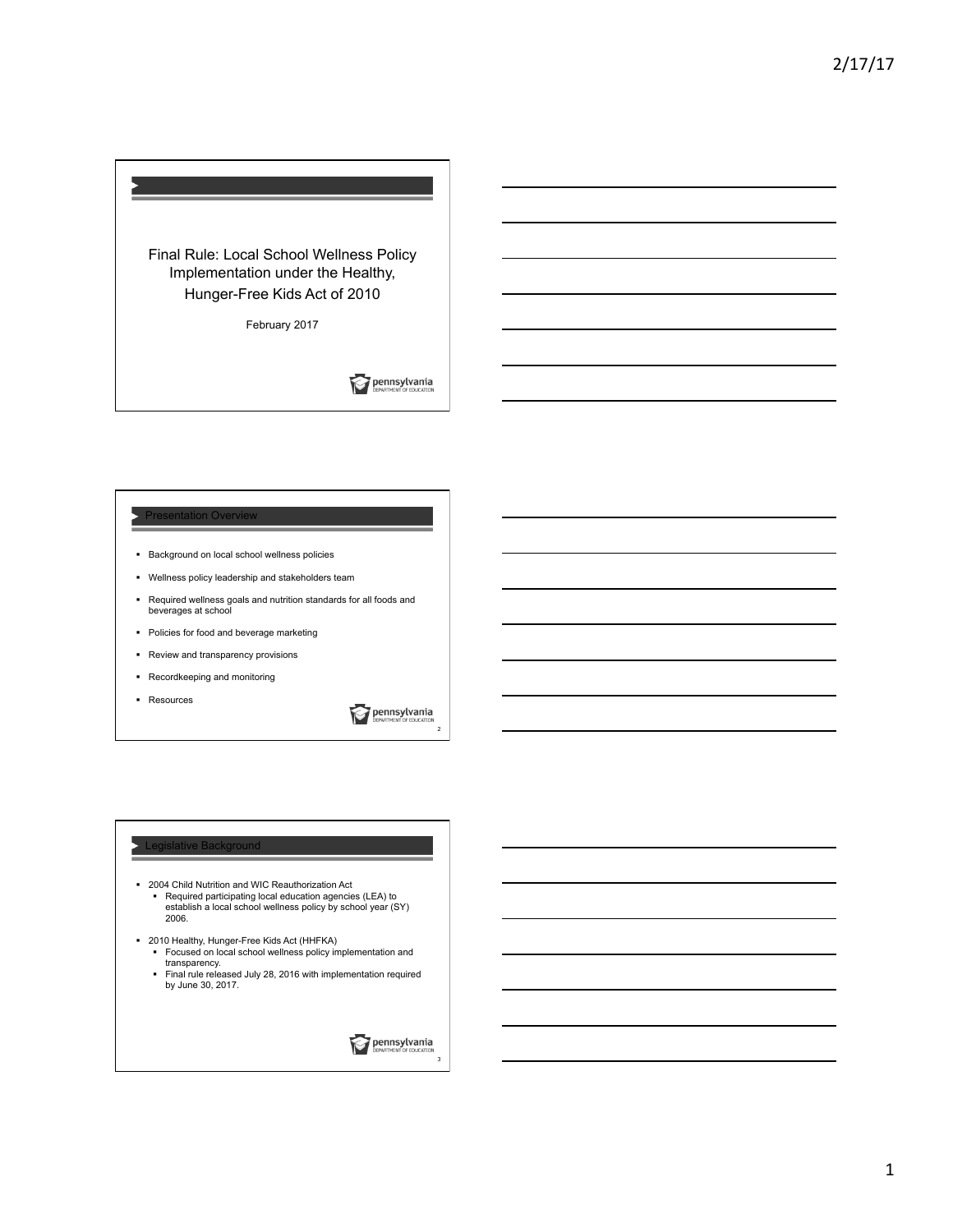# **Background**

- § By SY 2010-2011, 99 percent of students in public schools were enrolled in a district that had a wellness policy in place.
- § Variability exists in the strength and policy enforcement of local school wellness policies.
- § Policy goals are often general and implementation is difficult to measure.
- § The HHFKA strengthens the requirements for the local school wellness policies and puts more emphasis on policy implementation, periodic review, and updates.

**Dennsylvania** 

4

#### Wellness Policy Team: Leadership

- § Required to designate one or more LEA officials or school officials to ensure that each school complies with the local school wellness policy. **(New\*)**
- Required to identify the position of the LEA official(s) or school official(s) responsible for the implementation and oversight of the wellness policy. **(New\*)**

**Dennsylvania** 

5

6

# ess Policy Team: Public Involvemen § Local school wellness policy must permit certain groups to participate in the development, implementation**\***, review**\***, and update**\*** of the policy: **(New\*)** § Parents § School health professionals**\***  ■ Students<br>■ School fo ■ School board<br>■ School administrators School food authority § General public representatives § Physical education teachers**\***  § LEAs must include in the written policy a plan for involving all the required stakeholders. **(New\*)**  § LEA has some discretion in implementation. **Dennsylvania**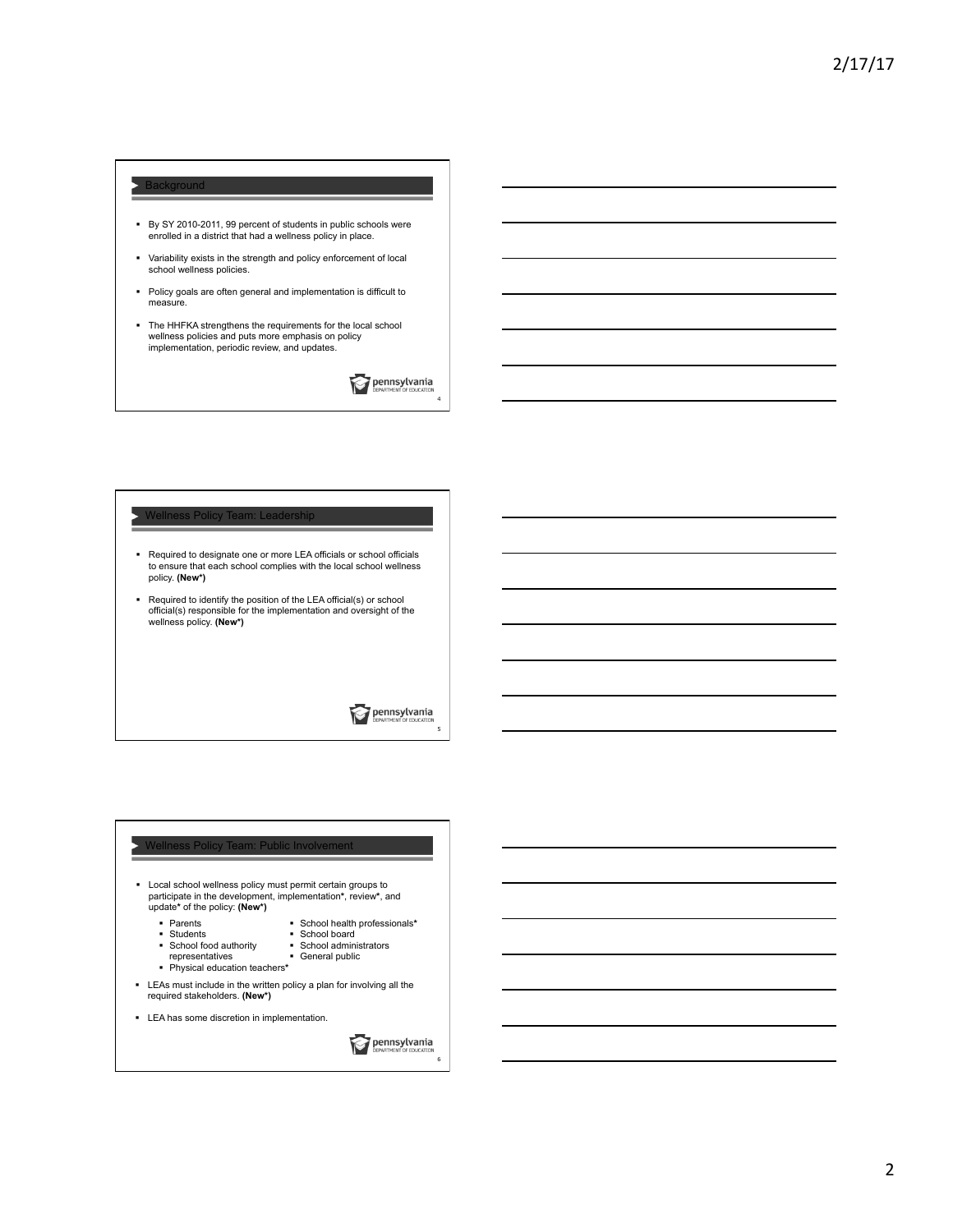# in the Wellne

- The wellness policy must include specific goals for:<br>■ Nutrition education
	- § Nutrition education § Nutrition promotion **(New\*)**
	- § Physical activity
	- § Other school-based activities to promote student wellness

§ LEAs must review and consider evidence-based strategies and techniques in developing goals for the wellness policy. **(New\*)** 

**Dennsylvania** 

7

## **Required Goals: Nutrition Education**

Activity ideas for nutrition education:

- § Offer nutrition education as part of a comprehensive health education program.
- § Integrate nutrition into other core subjects.
- § Teach nutrition literacy and skills development.
- § Reinforce lifelong lifestyle balance by linking nutrition education and physical activity.

**Dennsylvania** 

8

#### **Required Goals: Nutrition Promotion**

Activity ideas for nutrition promotion **(New\*)**:

- § Offer taste-testing and surveys in the cafeteria.
- § Provide health and nutrition resources to families to encourage healthy meals at home.
- § Promote consistent nutrition messages via posters, classroom lessons, and social media messages.

**Dennsylvania**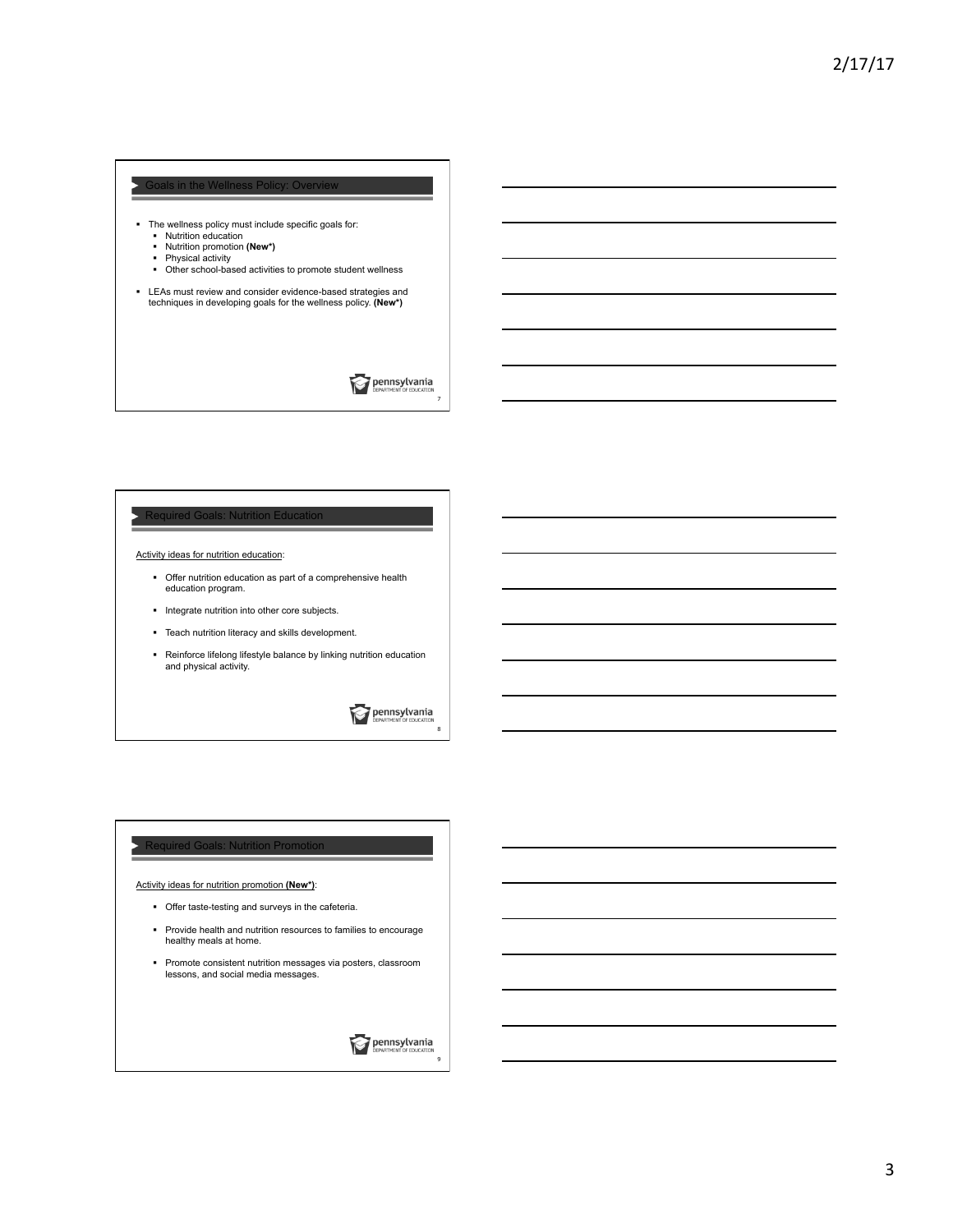# Required Goals: Physical

Activity ideas for physical activity:

- § Offer opportunities for physical activity such as recess, before and after school programs, intramurals, sports, etc. to help students meet the recommended 60 minutes of physical activity daily.
- § Provide physical education classes on a certain number of days per week or for a specified number of minutes per week.
- § Neither require nor withhold physical activity as a form of punishment.

**Dennsylvania** 

10

## Required Goals: Other School-Based Acti

Activity ideas for other school-based goals that promote wellness:

- § Apply for the HealthierUS School Challenge or other recognition.
- § Offer staff wellness training to inspire them to serve as role models.
- § Sponsor health fairs.
- § Incorporate school gardens and Farm to School initiatives.
- § Ensure adequate time for students to sit and eat school meals.

**Dennsylvania** 11

#### Required Goals: Integrating Evidence-Based Strategi

- § LEAs must review and consider evidence-based techniques and strategies in developing goals. **(\*New)**
- § Evidence-based strategies and techniques have been evaluated, studied and peer-reviewed.
- Policy templates from Pennsylvania School Boards Association<br>(expected March 2017) and Alliance for a Healthier Generation<br>(updated September 2016) include evidence-based goals.

**Dennsylvania**  $\frac{1}{12}$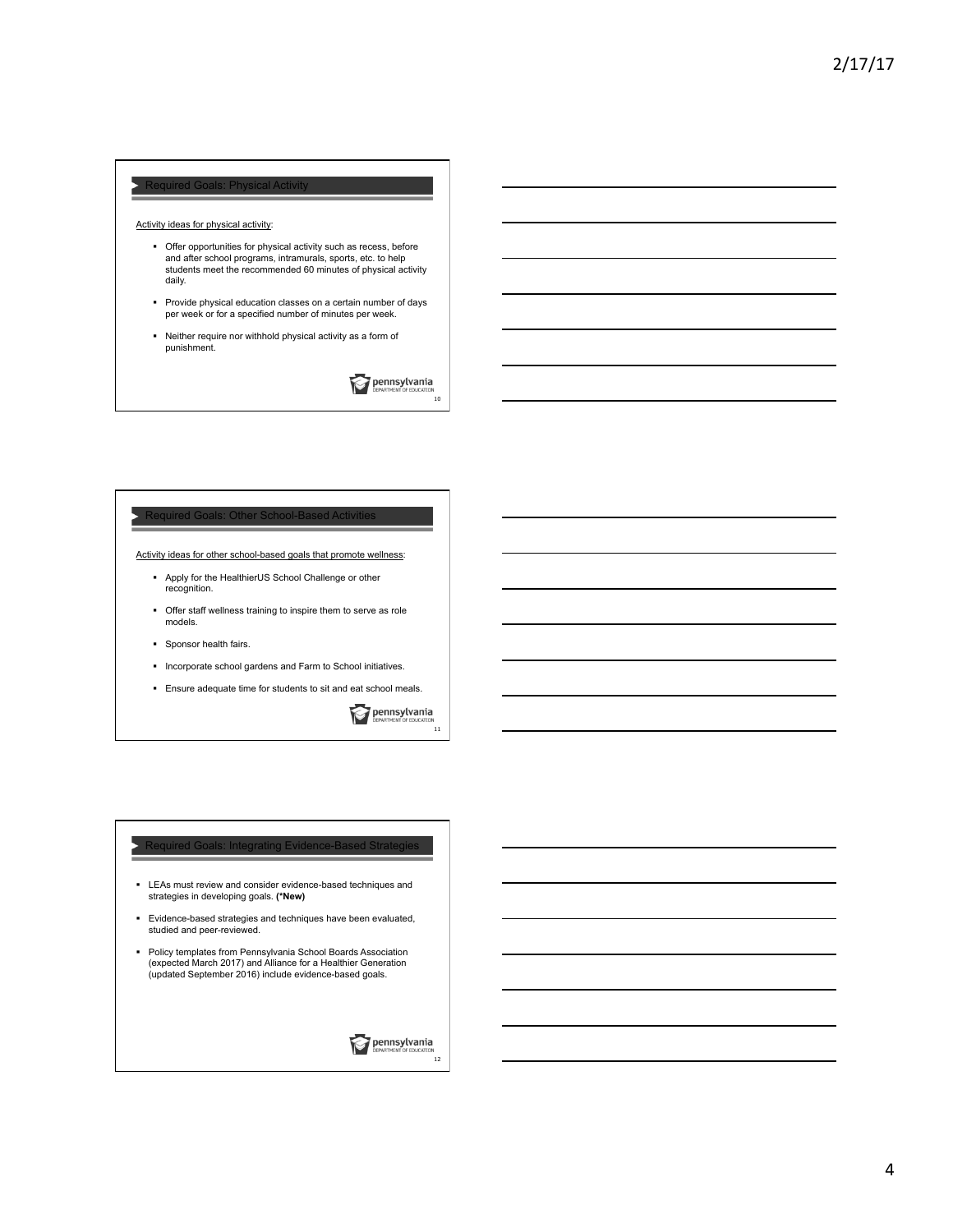# Nutrition Guidelines for all Foods Available in School § The wellness policy must include nutrition standards for all foods and beverages available to students during the school day on each participating school campus under the jurisdiction of the LEA. § "School campus" means any area of property under the jurisdiction of the school that students may access during the school day. § "School day" means the period from midnight before school begins until 30 minutes after the end of the official school day. **Pennsylvania**

#### Nutrition Guidelines for all Foods

- Your written policy must include: § Reimbursable school meals are compliant with federal meal pattern requirements;
	- I All foods and beverages sold outside of the reimbursable<br>school meal comply with the federal Smart Snacks in School nutrition guidelines; and
	- § Any foods and beverages provided, but not sold, to students must meet standards that are specified in your local written policy.

**Dennsylvania** 

14

13

#### Updates to Nutrition Standards: Smart Snack

- § Examples of foods and beverages that must comply with Smart Snacks nutrition standards include items available:
	- As a la carte items sold in the cafeteria
	- § In vending machines
	- In school stores and snack carts § At in-school fundraisers
	-
- § Nutrition standards for sold foods and beverages different from the Smart Snacks standards must be removed from your policy and replaced with a reference to Smart Snacks. **(\*New)**
- The Nutrition Standards for Competitive Foods in Pennsylvania<br>Schools should <u>not</u> be referenced in your wellness policy. (**\*New)**

**Dennsylvania**  $15$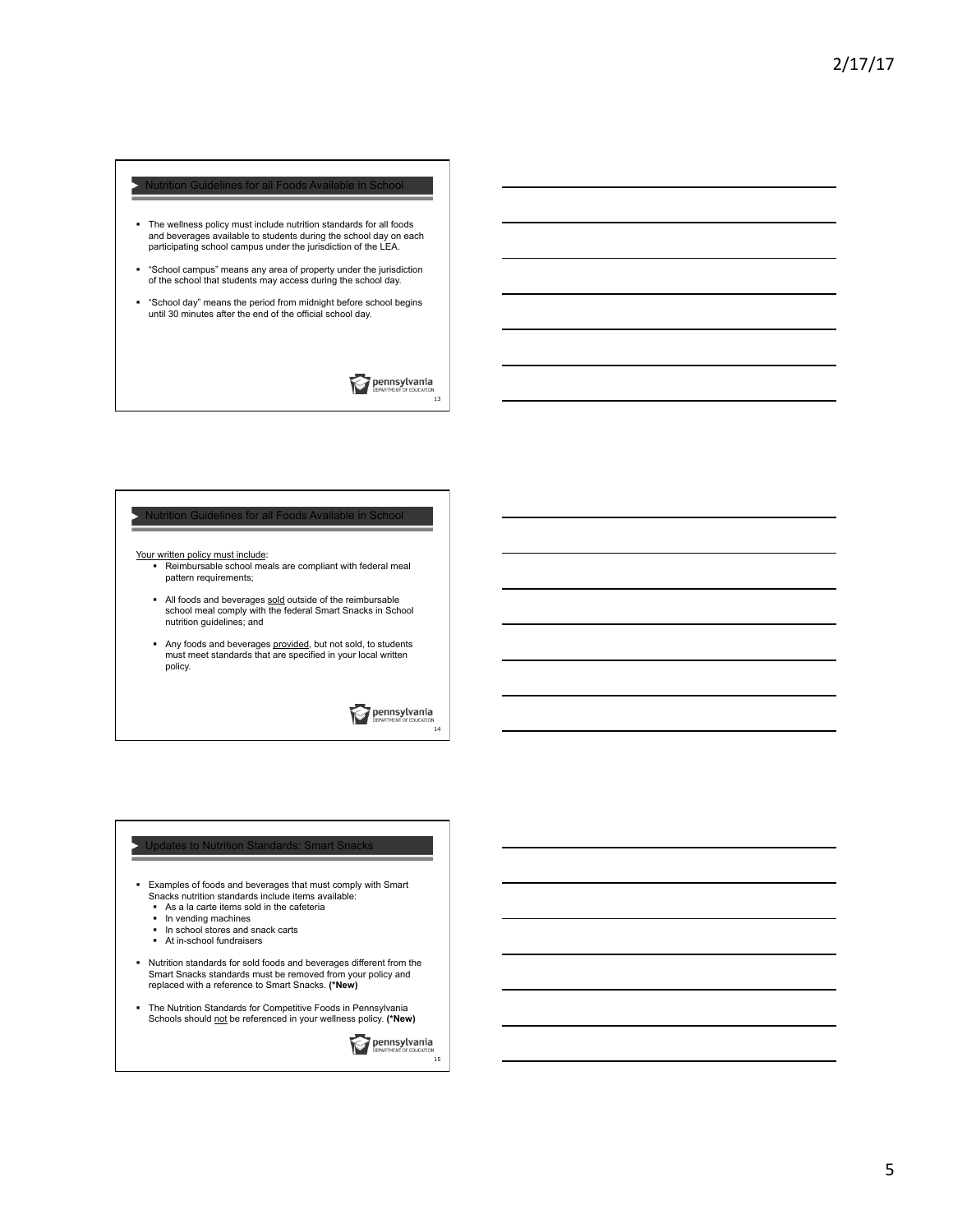# Updates to Nutrition Standards: Food Fundraisers § Food fundraisers that occur during the school day are required to meet the federal Smart Snacks nutrition standards. § However, the Pennsylvania Department of Education (PDE) permits schools to allow a limited number of "exempt" fundraisers each school year that do not have to meet Smart Snacks.

§ Your policy should include information about "exempt" fundraisers.

**Dennsylvania** 16

# Updates to Nutrition Standards: Non-Sold It

- § Non-sold foods and beverages commonly include items offered or available:
	-
	- As shared classroom snacks,<br>■ At classroom celebrations and birthday parties, and
	- As food rewards or incentives.
- 
- Examples of policy language for non-sold items:<br>■ "Food shall not be used as a reward or incentive in district schools. The district will provide a list of suggested non-food rewards to offer as an alternative to food rewards via the district website and/or district-wide communication."
	- § "Classroom parties/celebrations with food will be limited to no more than one per month in each classroom."

**Dennsylvania** 

17

#### **Policies for Food and Beverage Marketing**

- § Local school wellness policies must permit the marketing of only foods and beverages that are consistent with the Smart Snacks standards. **(\*New)**
- § Marketing that occurs at events outside of school hours is not restricted by the final rule.

**Dennsylvania**  $18$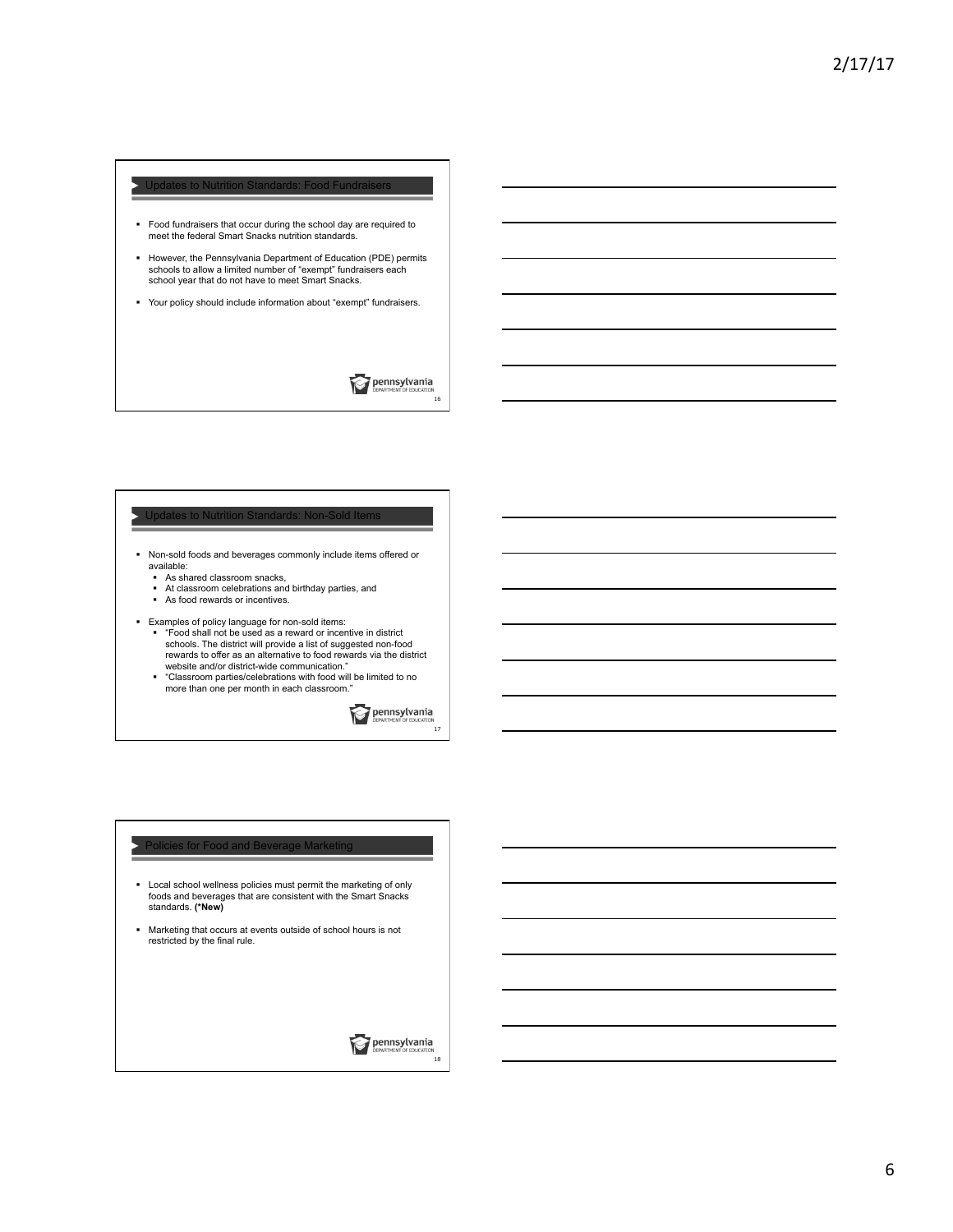# Food and Beverage Marketing Example о Applies to: Does not apply to: ■ Exterior of vending machines § Personal clothing § Posters § Personal items ■ Menu boards<br>■ Coolers § Packaging of products brought from home ■ Trash cans ■ Educational tools § Cups used for beverage dispensing **Dennsylvania**

## Triennial Assessment

- § The LEA must conduct an assessment of the wellness policy every three years at a minimum. **(\*New)**
- § The results of the triennial assessment must be made available to the public in an accessible and easily understood manner. **(\*New)**
- § The assessment measures the implementation of the policy, including:
	- Compliance of schools in the LEA with the policy;
	- § How the local wellness policy compares to model wellness policies; and § A description of the progress made in attaining policy goals.
	-

**Dennsylvania** 

20

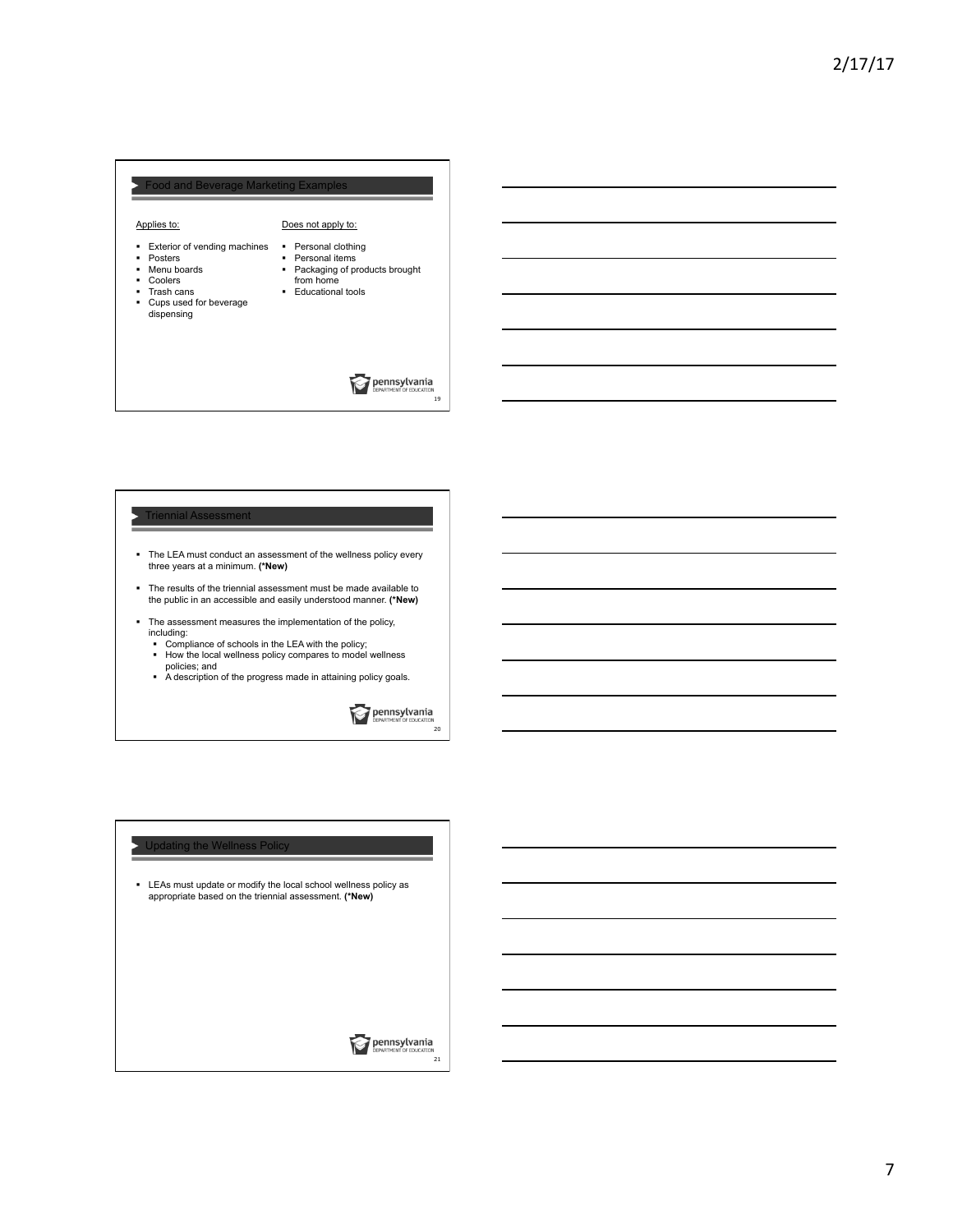## Informing the Public

- § LEAs are required to inform the public about the content and implementation of the local school wellness policy. **(\*New)**
- § Any updates to the policy must be made available to the public on an annual basis. **(\*New)**
- § Fall 2017: Schools and LEAs will need to inform the community about the updates made to the wellness policy to be compliant with the new federal regulations.

**Dennsylvania** 22

#### Recordkeeping

LEAs must maintain records to document compliance, including:

- § The written local school wellness policy;
- § Documentation of annually informing the public about the content of the wellness policy and any updates to the policy;
- § Documentation demonstrating compliance with community involvement (i.e., actively inviting and including required stakeholders); and
- § Documentation of the triennial assessment and notification of the results to the public.

**Pennsylvania** 

23

#### **State Agency Monitoring and Oversight**

- § The wellness policy is included as part of PDE's Administrative Review of the LEA.
- § Will be reviewed at least once every three years.

**Dennsylvania**  $\frac{1}{24}$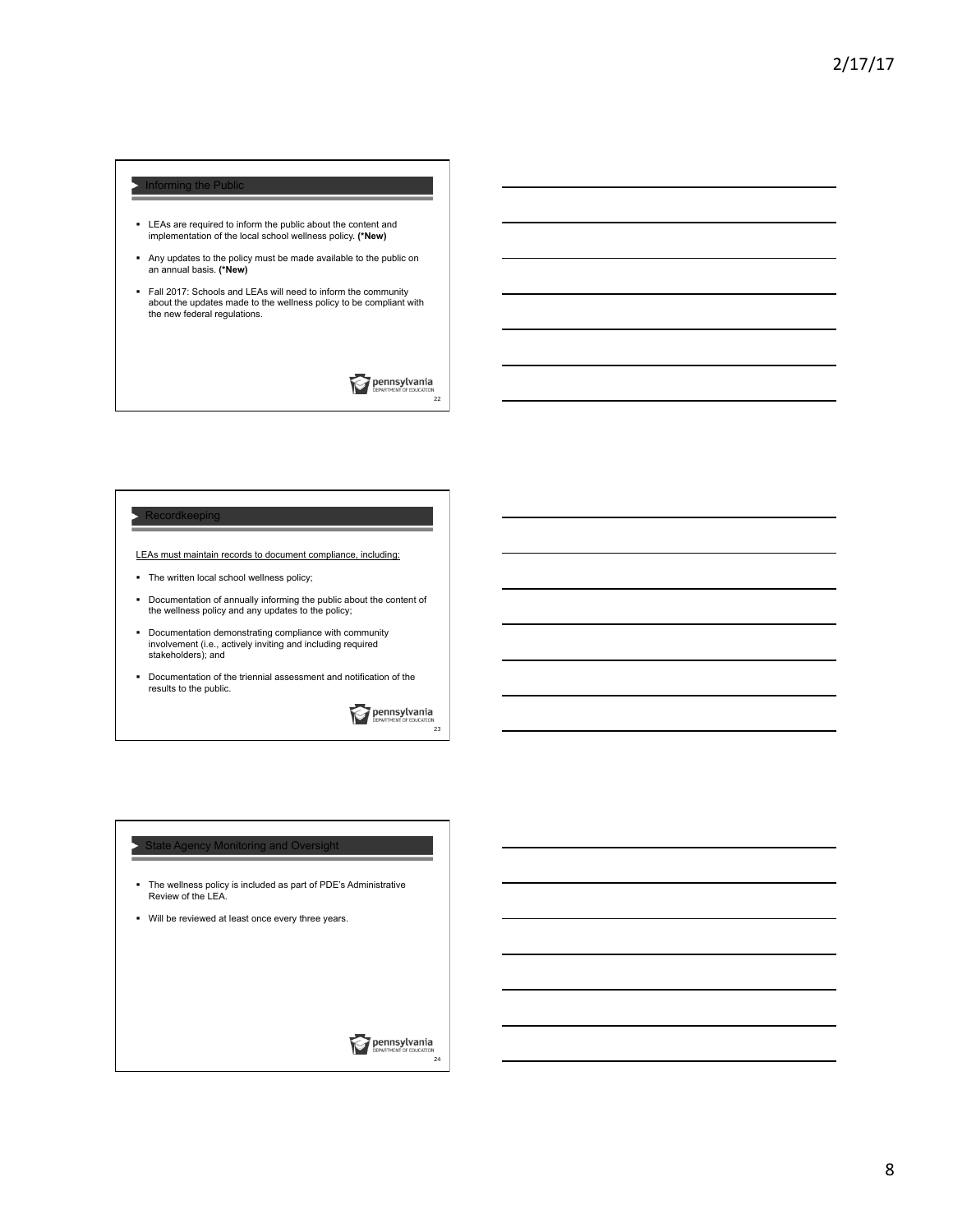## tate Agency Monitoring and  $\cap$

## During the Administrative Review, LEAs must:

- § Provide a copy or appropriate web address of the current local school wellness policy.
- § Provide documentation to demonstrate how the public knows about the local school wellness policy.
- § Explain and document when and how they review and update their local wellness policy.

**Dennsylvania** 25

# State Agency Monitoring and Oversight (cont.)

During the Administrative Review, LEAs must:

- § Describe who is involved in reviewing and updating the local school wellness policy.
- § Demonstrate how potential stakeholders are made aware of their ability to participate in the development, review, update, and implementation of the wellness policy.
- § Provide a copy of the most recent assessment on the implementation of the local school wellness policy and document how the results were made known to the public.

**Dennsylvania** 

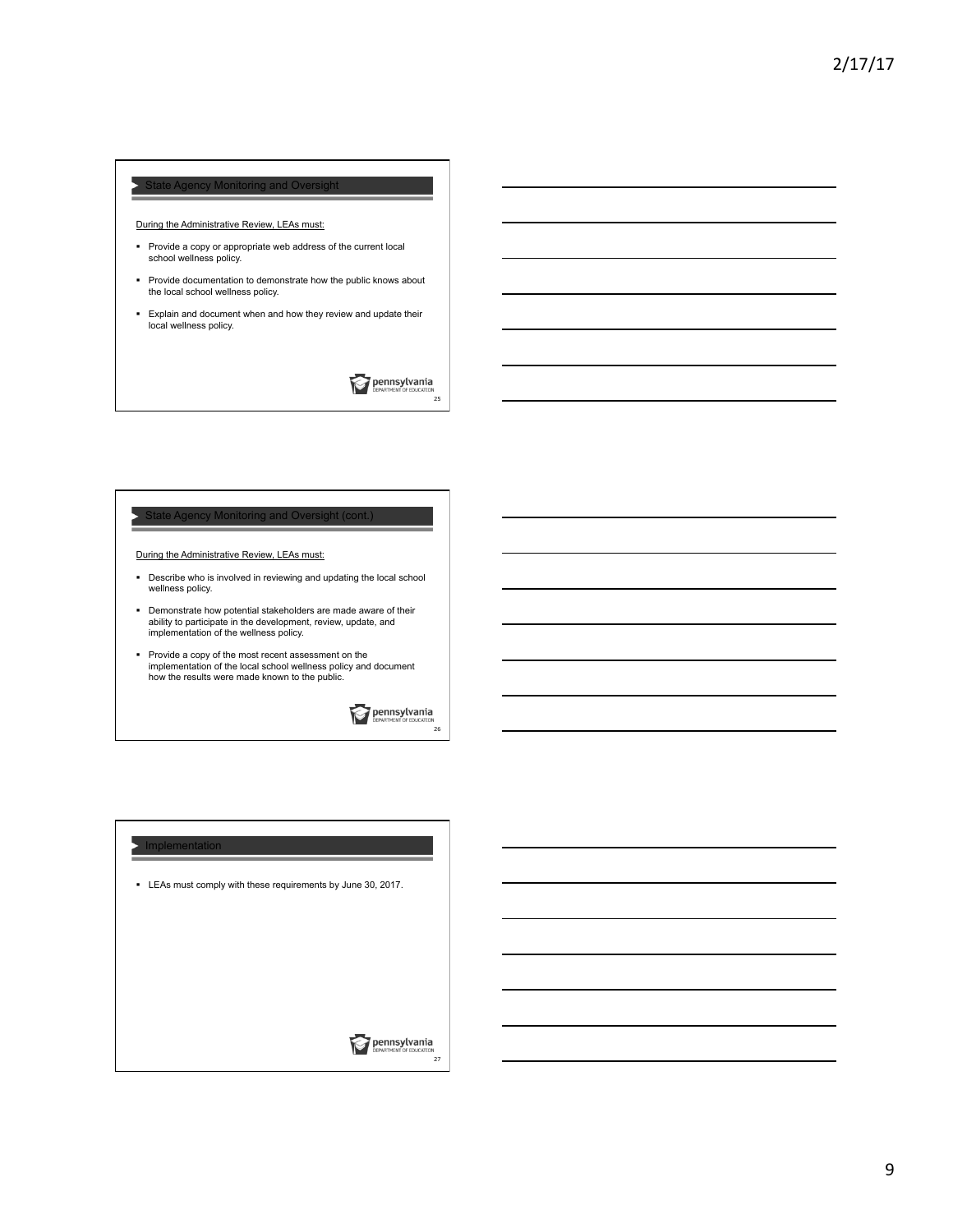